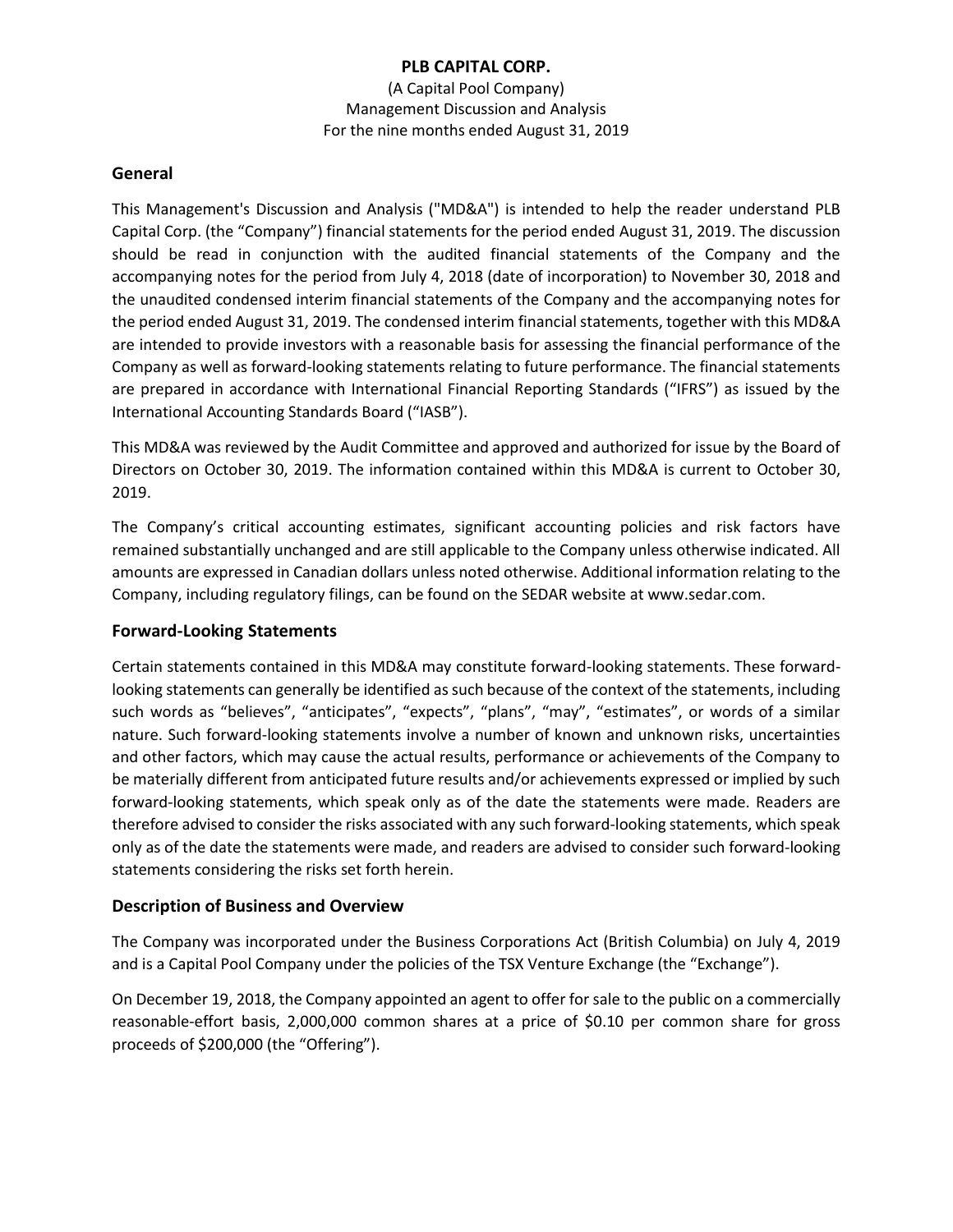#### (A Capital Pool Company) Management Discussion and Analysis For the nine months ended August 31, 2019

On March 14, 2019, the Company closed the Offering. As a result of this issuance, the Company has 4,000,000 shares issued and outstanding, of which 2,000,000 shares have been placed in escrow. The Company is listed on the Exchange under the trading symbol "PLB.P".

The principal business of the Company will be the identification and evaluation of assets or businesses with a view to completing a "Qualifying Transaction" as it is defined in the policies of the Exchange. The Company has commenced the process of identifying potential acquisitions. There is no assurance that the Company will identify and complete a Qualifying Transaction within the time period described by the policies of the Exchange. Moreover, even if a potential Qualifying Transaction is identified by the Company, it may not meet the requirements of the Exchange.

The head office, principal and registered address and records office of the Company are located at Suite 2080, 777 Hornby Street, Vancouver, BC, V5Z 1S4.

To date, the Company has not generated revenues. Continued operations of the of the Company are dependent on the receipt of related party debt or equity financing on terms which are acceptable to the Company.

# **SUMMARY OF FINANCIAL RESULTS**

|                          | Three months ended |                 | Three months ended |              | Nine months ended |                 |  |
|--------------------------|--------------------|-----------------|--------------------|--------------|-------------------|-----------------|--|
|                          |                    | August 31, 2019 |                    | May 31, 2019 |                   | August 31, 2019 |  |
| <b>Total Revenue</b>     |                    | Nil             |                    | Nil          |                   | Nil             |  |
| Loss for the Period      |                    | 4.046           |                    | 60.043       |                   | 82,514          |  |
| <b>Total Assets</b>      |                    | 203,895         |                    | 212,534      |                   | 203,895         |  |
| <b>Total Liabilities</b> |                    | 1.707           |                    | 6,300        |                   | 1.707           |  |

# **Operating Results, Financial Condition and Liquidity**

#### **Financial Condition**

At August 31, 2019, the Company had current assets of \$203,895 (November 30, 2018 - \$81,686). Current liabilities were \$1,707 (November 30, 2018 - \$Nil).

# **Operating Results**

The Company has not generated revenue for the nine months ended August 31, 2019 and the three largest expenses incurred were share-based compensation of \$29,800, legal fees of \$23,190, and transfer and filing fees of \$11,100.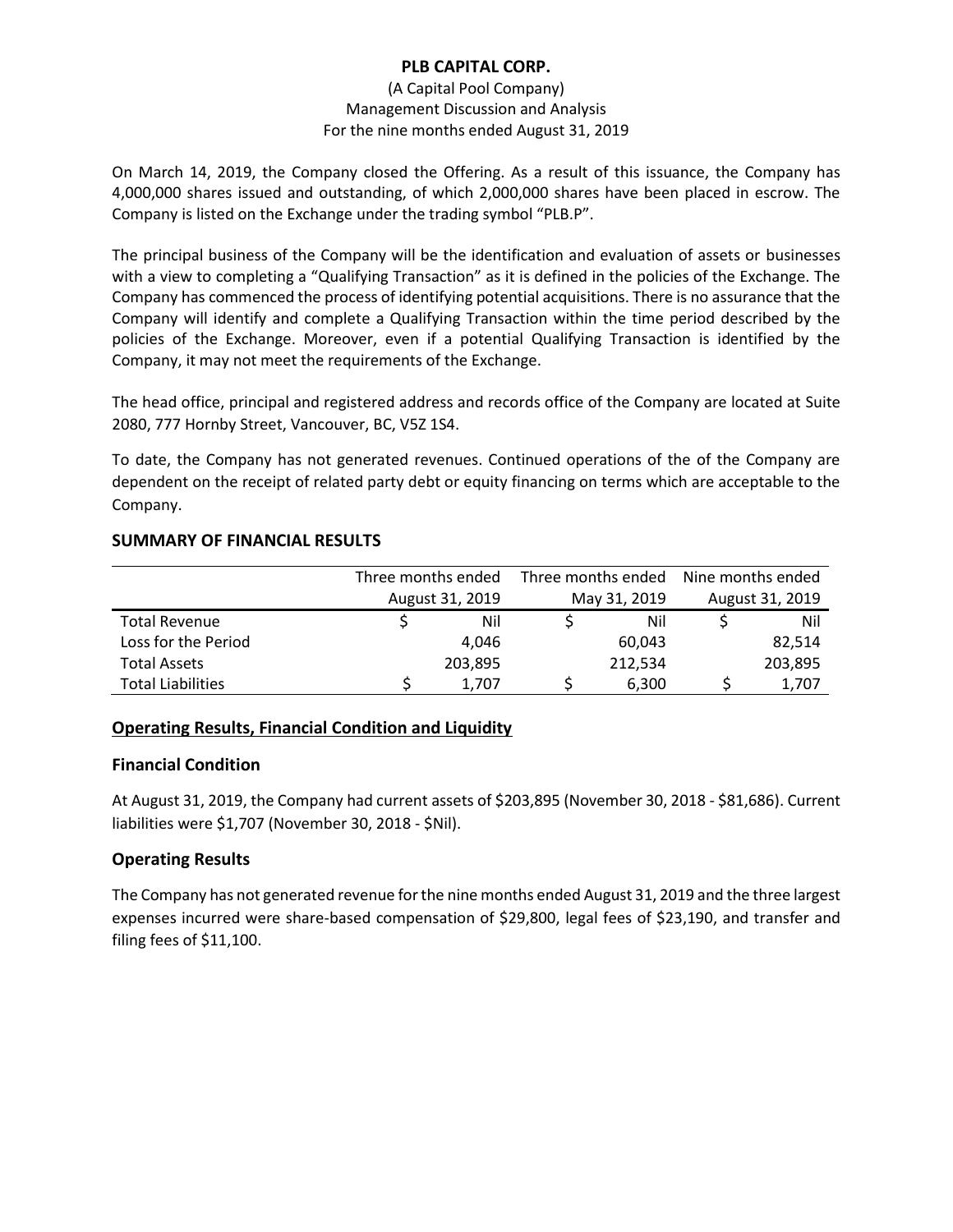#### (A Capital Pool Company) Management Discussion and Analysis For the nine months ended August 31, 2019

# **Selected Quarterly Information**

|                          |                 |               |                   |                   | For the period    |
|--------------------------|-----------------|---------------|-------------------|-------------------|-------------------|
|                          |                 |               |                   |                   | from July 4, 2018 |
|                          |                 |               |                   |                   | (date of          |
|                          | Quarter ended   | Quarter ended | Quarter ended     | Quarter ended     | incorporation) to |
|                          | August 31, 2019 | May 31, 2019  | February 28, 2019 | November 30, 2018 | August 31, 2018   |
|                          | S               |               |                   |                   |                   |
| <b>Total Revenue</b>     | Nil             | Nil           | Nil               | Nil               | Nil               |
| Net Loss                 | 4,046           | 60,043        | 18,425            | 17,429            | 885               |
| Loss per Share           | 0.00            | 0.02          | 0.01              | 0.01              | 0.00              |
| <b>Total Assets</b>      | 203,895         | 212,534       | 71,611            | 81,686            | 99,115            |
| <b>Total Liabilities</b> | 1,707           | 6,300         | 8,350             | Nil               | Nil               |

# **Capital Resource and Liquidity**

At August 31, 2019, cash was \$203,291 (November 30, 2018 - \$70,169). The Company has been reliant on financial assistance from equity financing. As of the date of this MD&A, the Company has no outstanding commitments. The Company has not pledged any of its assets as security for loans, or otherwise and is not subject to any debt covenants. The Company has \$1,707 in short term liabilities. Management has determined that the Company will be required to raise additional equity capital or other borrowings to be able to pay its liabilities and finance operating costs. The ability to raise sufficient funding cannot be determined at this time which creates a material uncertainty that casts doubt about the Company's ability to continue as a going concern.

# **Outstanding Share Data**

As at August 31, 2019 and at the MD&A date, 4,000,000 common shares were issued and outstanding, 400,000 stock options and 100,000 warrants outstanding.

# **Related Party Transactions**

During the nine months ended August 31, 2019, the related party transactions amounted to \$29,800.

|                          | August 31, 2019 |        |
|--------------------------|-----------------|--------|
| Share-based compensation |                 | 29,800 |

# **Off-Balance Sheet Arrangements**

The Company has no off-balance sheet arrangements.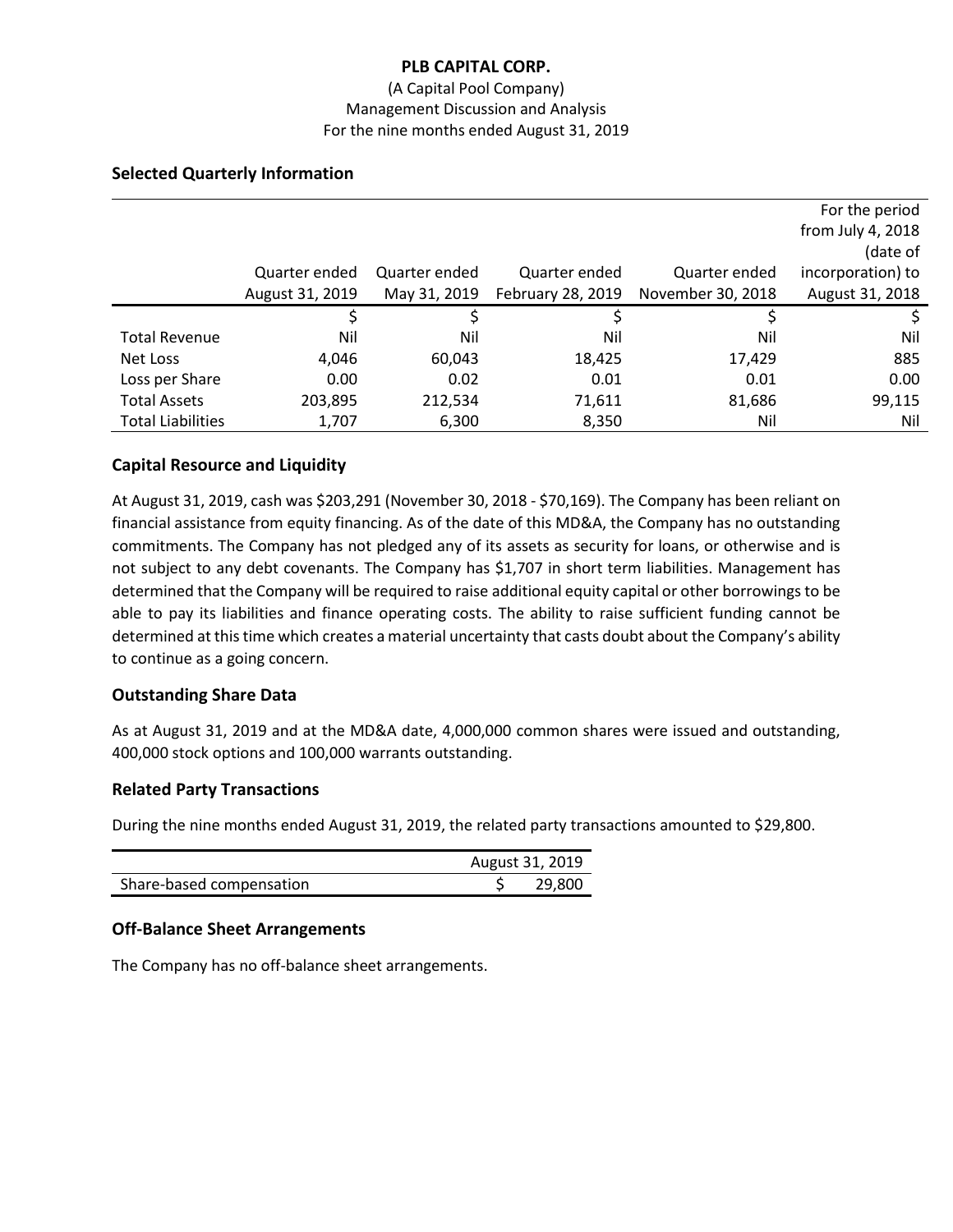(A Capital Pool Company) Management Discussion and Analysis For the nine months ended August 31, 2019

#### **Critical Accounting Policies and Estimates**

The preparation of the Company's financial statements in conformity with IFRS requires management to make judgments, estimates and assumptions that affect the reported amounts of assets, liabilities and contingent liabilities at the date of the financial statements and reported amounts of expenses during the reporting period. Note 2 to the financial statements discusses these critical accounting policies.

Estimates and assumptions are continuously evaluated and are based on management's experience and other factors, including expectations of future events that are believed to be reasonable under the circumstances. However, actual outcomes can differ from these estimates.

#### **Financial Instruments**

#### *Financial assets*

Financial assets are classified into one of the following categories based on the purpose for which the asset was acquired. All transactions related to financial instruments are recorded on a trade date basis. The Company's accounting policy for each category is as follows:

#### *Fair value through profit or loss ("FVTPL")*

Financial assets are classified as FVTPL when the financial asset is held-for-trading or is designated as FVTPL. A financial asset is classified as FVTPL when it has been acquired principally for the purpose of selling in the near future, it is a part of an identified portfolio of financial instruments that the Company manages and has an actual pattern of short-term profit taking or if it is a derivative that is not designated and effective as a hedging instrument. Upon initial recognition, attributable transaction costs are recognized in profit or loss when incurred. Financial instruments at FVTPL are measured at fair value, and changes therein are recognized in profit or loss.

#### *Loans and receivables*

These assets are non-derivative financial assets resulting from the delivery of cash or other assets by a lender to a borrower in return for a promise to repay on a specified date or dates, or on demand. They are initially recognized at fair value less transaction costs that are directly attributable to their acquisition or issue and subsequently carried at amortized cost, using the effective interest rate method, less any impairment losses. Amortized cost is calculated taking into account any discount or premium on acquisition and includes fees that are an integral part of the effective interest rate and transaction costs. Gains and losses are recognized in profit or loss when the loans and receivables are derecognized or impaired, as well as through the amortization process. The Company has no assets included in this category.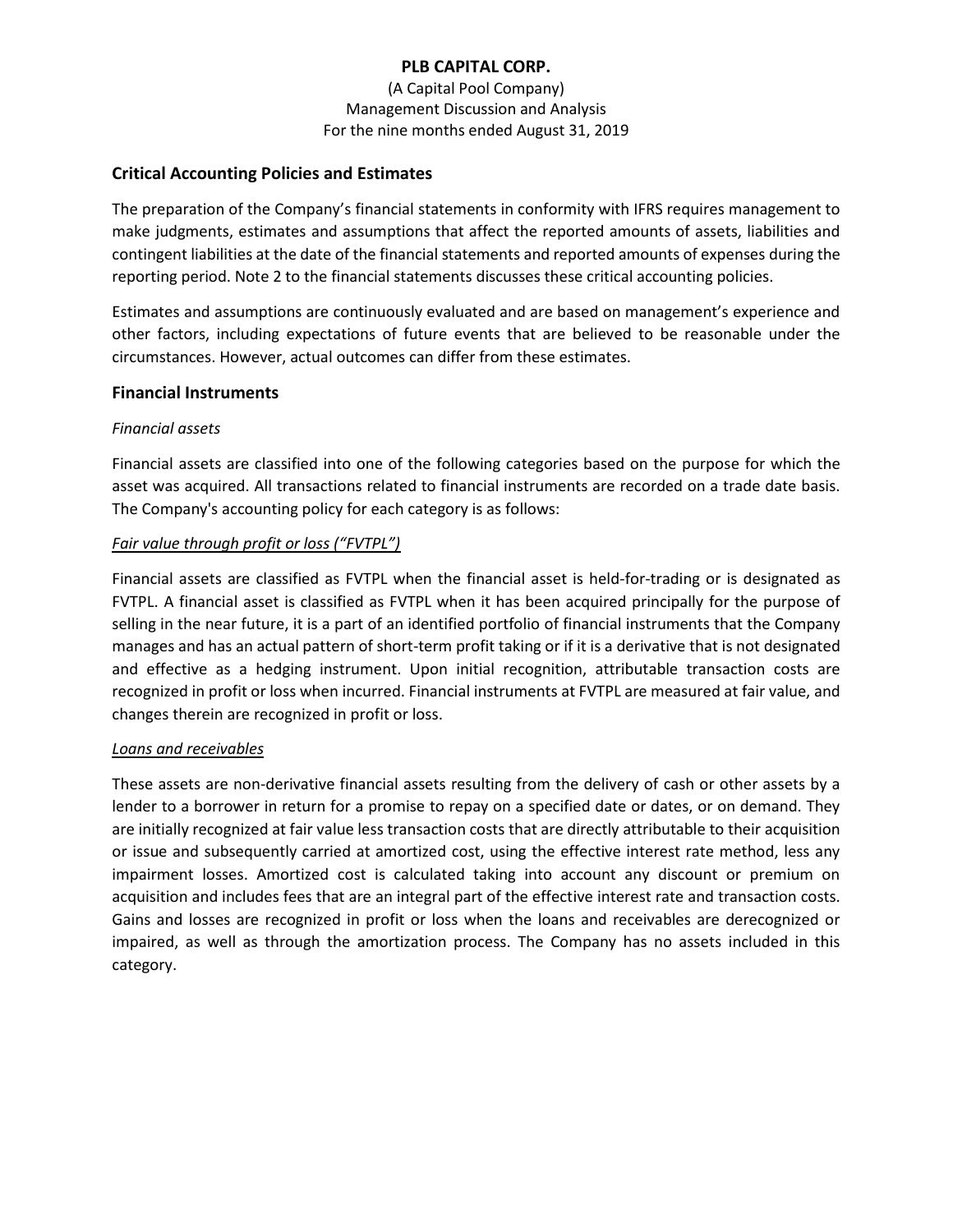(A Capital Pool Company) Management Discussion and Analysis For the nine months ended August 31, 2019

#### *Available-for-sale*

Non-derivative financial assets that do not meet the definition of loans and receivables are classified as available-for-sale and comprise principally the Company's strategic investments in entities not qualifying as subsidiaries or associates. Available-for-sale investments are carried at fair value with changes in fair value recognized in other comprehensive loss/income. Where there is a significant or prolonged decline in the fair value of an available-for-sale financial asset (which constitutes objective evidence of impairment), the full amount of the impairment, including any amount previously recognized in other comprehensive loss/income, is recognized in profit or loss. If there is no quoted market price in an active market and fair value cannot be readily determined, available-for-sale investments are carried at cost.

On sale or impairment, the cumulative amount recognized in other comprehensive loss/income is reclassified from accumulated other comprehensive loss/income to profit or loss. The Company has no assets included in this category.

#### *Held-to-maturity*

Non-derivative financial assets with fixed or determinable payments and fixed maturities that the Company has the positive intention and ability to hold to maturity are classified as held-to-maturity. Financial assets classified as held-to-maturity are measured at amortized cost using the effective interest method.

At each reporting date the Company assesses whether there is any objective evidence that a financial asset or a group of financial assets is impaired. A financial asset or group of financial assets is deemed to be impaired if, and only if, there is objective evidence of impairment as a result of one or more events that has occurred after the initial recognition of the asset and that event has an impact on the estimated future cash flows of the financial asset or the group of financial assets. The Company has no assets included in this category.

# *Financial liabilities*

Financial liabilities are classified as other financial liabilities, based on the purpose for which the liability was incurred. These liabilities are initially recognized at fair value net of any transaction costs directly attributable to the issuance of the instrument and subsequently carried at amortized cost using the effective interest rate method. This ensures that any interest expense over the period to repayment is at a constant rate on the balance of the liability carried in the statements of financial position. Interest expense in this context includes initial transaction costs and premiums payable on redemption, as well as any interest or coupon payable while the liability is outstanding. Bank indebtedness is included in this category.

# **Management's Responsibility for Financial Information**

The Company's financial statements and the other financial information included in this management report are the responsibility of the Company's management and have been examined and approved by the Board of Directors. The financial statements were prepared by management in accordance with generally accepted Canadian accounting principles and include certain amounts based on management's